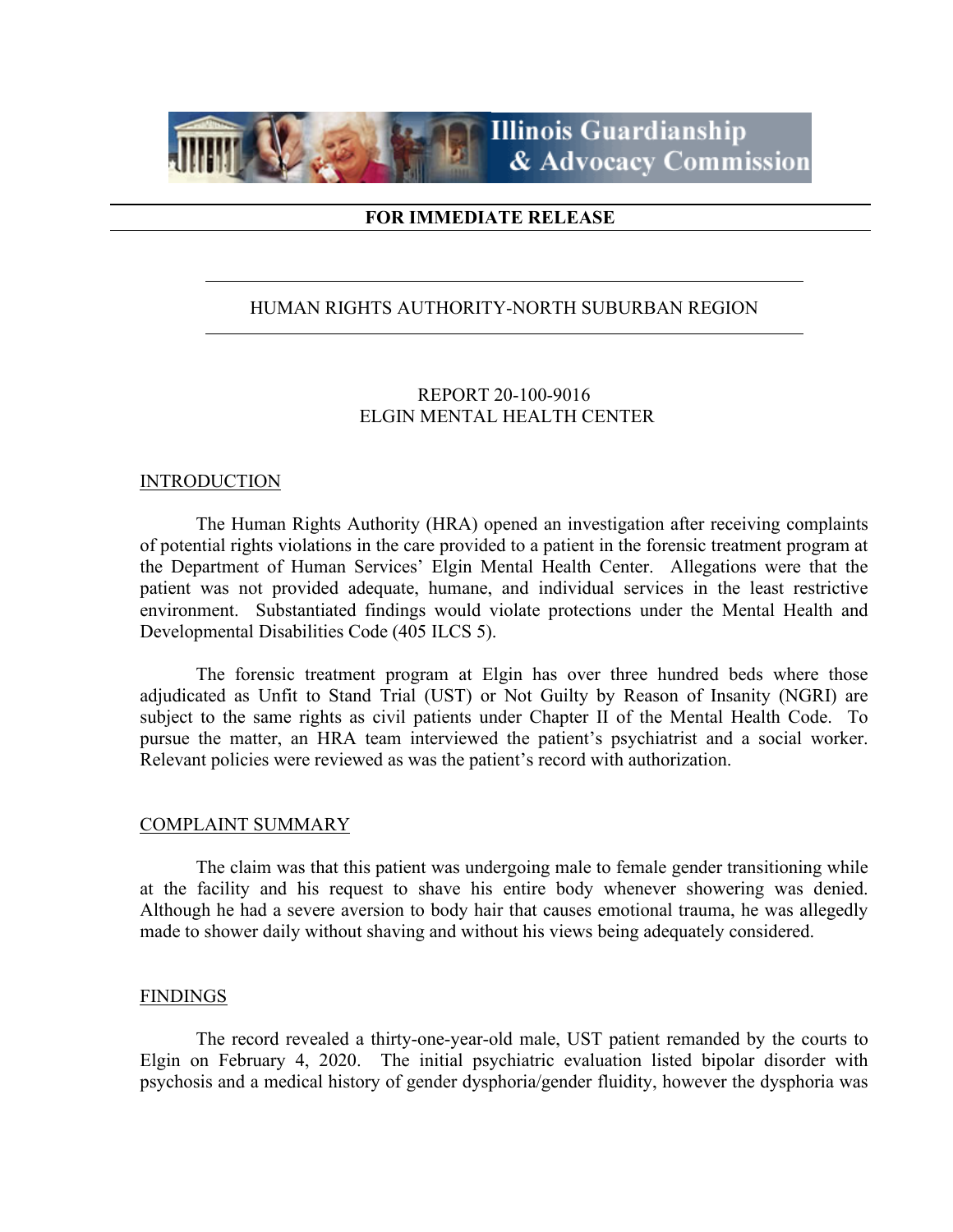not identified as an ongoing medical issue to address in the comprehensive evaluation or treatment plan.

The first documented reference to the patient's unique request appeared in social work notes on February 5. According to the note, the patient told staff that he would not be showering if he was unable to shave his body hair, which seeing makes him think of suicide. He was offered the chance to shower by himself and he declined, restating his desire to shave, and they agreed to discuss it further with the whole treatment team at an upcoming meeting. In a second reference following the treatment team meeting on the  $6<sup>th</sup>$ , the psychiatrist wrote that the patient's request was under discussion and that it would be further reviewed by administration; the patient was otherwise said to be adjusting well to the unit.

Elgin provided a series of related email chains between various administrators, including physicians, security and forensic program leaders. To summarize their back and forth on the subject, the group determined for safety to stick to the general rule that after ten days patients can shave their facial hair if not on special observations and that no one, not even females, were allowed to shave their body hair. This patient's request would be denied but he would also not be required to shower every day. A social work note stated that the heads of clinical and the forensic program visited the patient to talk about their decision and the need to maintain safety. The patient seemed to be accepting and there was no further discussion.

Entries from social work, psychiatry and psychology over the next month reflected the patient's adjustments to the milieu and progress with therapies and individual counseling. He was noted to be showering about twice per week; he was eating and sleeping well and there were no observed expressions of self-harm or suicidal ideation. He was sent back to court soon after.

The HRA spoke with the patient's treating psychiatrist and his social worker. Both recalled the patient well and said that he had previously been taking hormones for a period but stopped the transitioning process before he got to Elgin. The psychiatrist explained that the history of gender dysphoria was a medical issue in nature and there was nothing to address in his psychiatric treatment plan. The staff talked of the hazardous issues with razors to the body and the need to ensure everyone's safety. They reiterated that the patient was allowed to shower alone, which he did first thing in the morning and that at no time was he required to shower daily. They believed they gave due consideration to his request and took his concerns to the top, and although he did not like the outcome, he chose to shower regularly, about twice per week. He was closely monitored in the meantime and seemed to be fine.

#### CONCLUSION

Elgin Mental Health Center's policies state that "Appropriate, individualized treatment services shall be provided to each patient."

Under the Mental Health Code,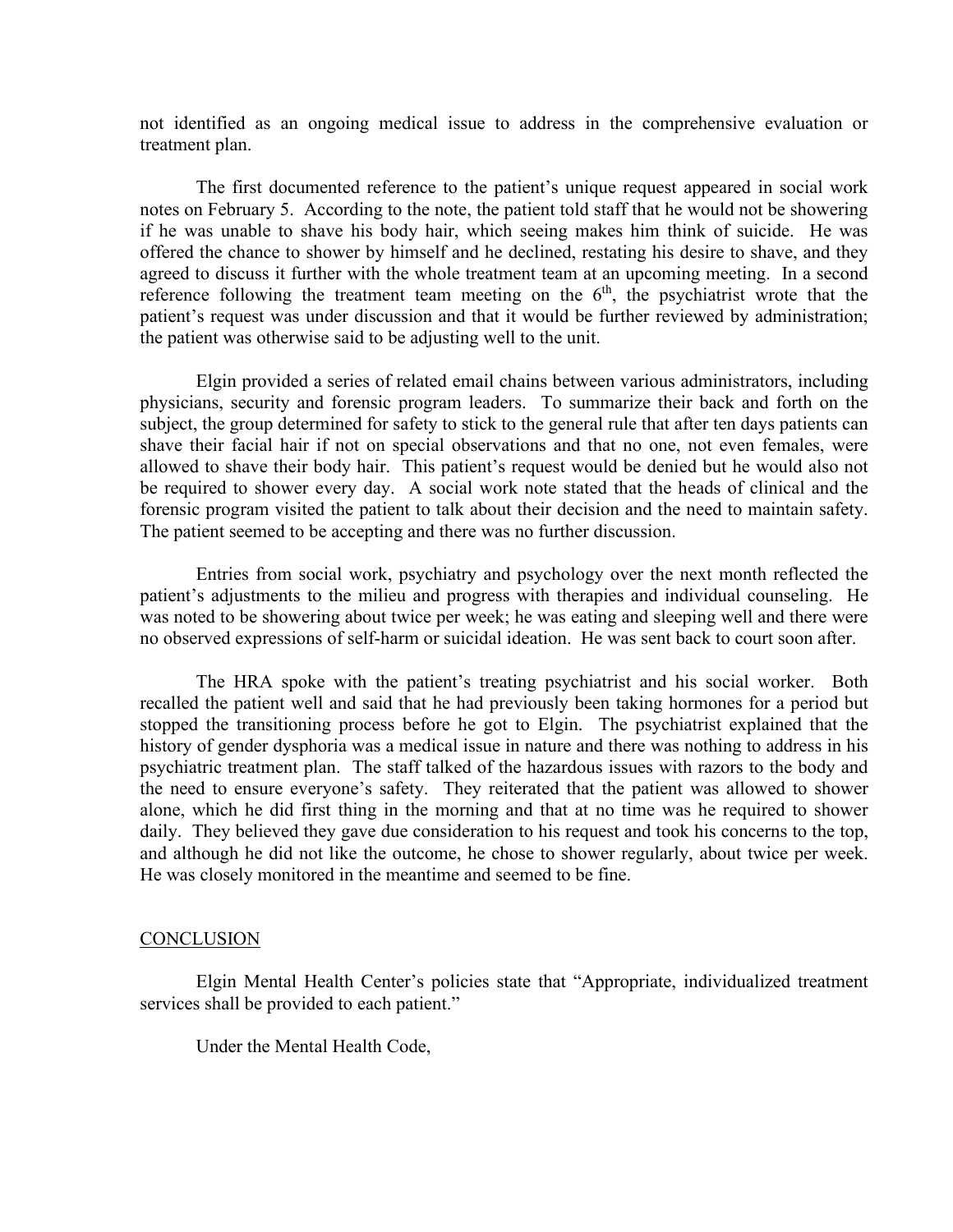*A recipient of services shall be provided with adequate and humane care and services in the least restrictive environment, pursuant to an individual services plan. …. In determining whether care and services are being provided in the least restrictive environment, the facility shall consider the views of the recipient, if any, concerning the treatment being provided.* (405 ILCS 5/2-102a).

The patient requested that individual, less restrictive concessions be made in light of his gender transitioning status while he remained at Elgin Mental Health Center. The social worker immediately allowed a concession to shower alone, then took the matter to the treatment team and the psychiatrist. The treatment team approached facility and program leaders who in turn visited with the patient to explain their overriding concerns with his request. Elgin is required to "consider" the patient's views, which seemed to be adequately done in protection not violation of his right to adequate and humane care and there were no observable clinical needs to accommodate. A rights violation is unsubstantiated.

# **RESPONSE Notice: The following page(s) contain the provider response. Due to technical requirements, some provider responses appear verbatim in retyped format**.